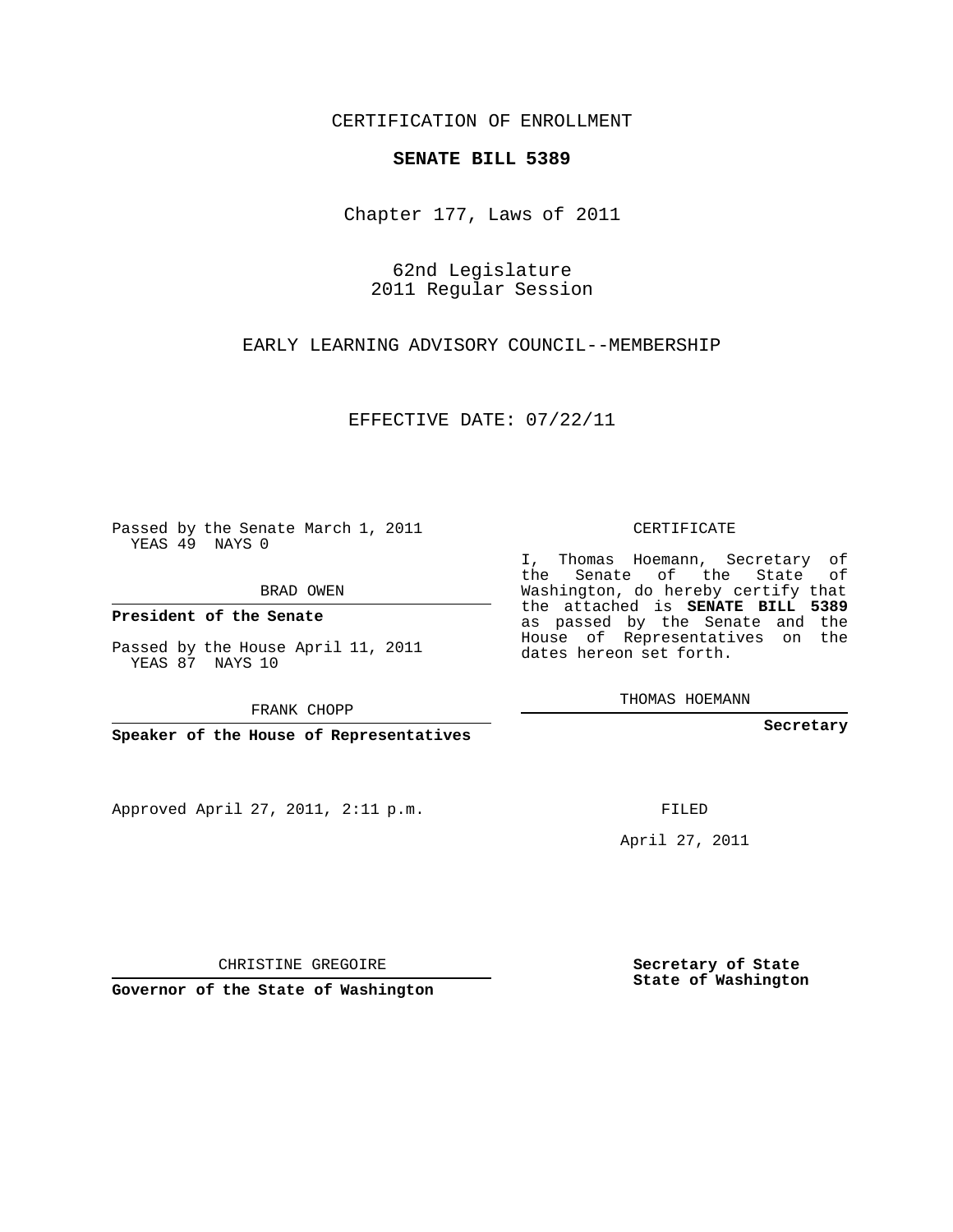## **SENATE BILL 5389** \_\_\_\_\_\_\_\_\_\_\_\_\_\_\_\_\_\_\_\_\_\_\_\_\_\_\_\_\_\_\_\_\_\_\_\_\_\_\_\_\_\_\_\_\_

\_\_\_\_\_\_\_\_\_\_\_\_\_\_\_\_\_\_\_\_\_\_\_\_\_\_\_\_\_\_\_\_\_\_\_\_\_\_\_\_\_\_\_\_\_

Passed Legislature - 2011 Regular Session

**State of Washington 62nd Legislature 2011 Regular Session**

**By** Senators McAuliffe and Shin; by request of Department of Early Learning

Read first time 01/24/11. Referred to Committee on Early Learning & K-12 Education.

 AN ACT Relating to the membership of the early learning advisory council; reenacting and amending RCW 43.215.090; and creating a new section.

BE IT ENACTED BY THE LEGISLATURE OF THE STATE OF WASHINGTON:

 NEW SECTION. **Sec. 1.** The legislature finds that to fully comply with requirements in section 642B of the federal head start act, 42 U.S.C. Sec. 9837b, regarding state advisory council membership, Washington must amend existing law to reflect necessary changes in early learning advisory council membership in accordance with the federal requirement.

 Accordingly, the purpose of this act is to specify four of the governor's appointees as permanent members on the early learning advisory council to comply with state advisory council requirements as follows: The head start state collaboration office director or a designee; a representative of a head start, early head start, migrant/seasonal head start, or tribal head start program; a representative of a local education agency; and a representative of the state agency responsible for programs under section 619 or part C of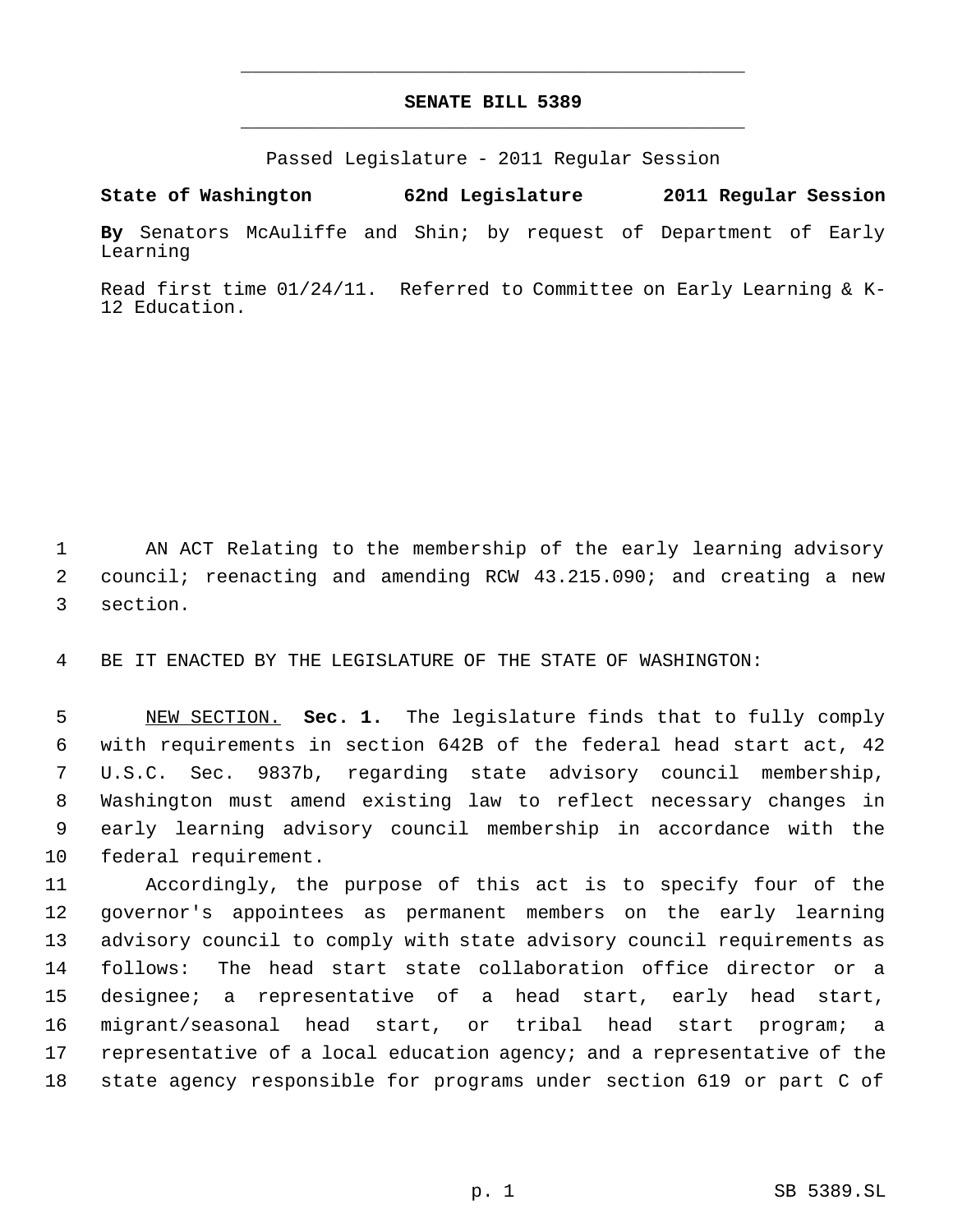the federal individuals with disabilities education act. This act also revises the categories of groups from which the governor may appoint additional representatives as members of the council.

 **Sec. 2.** RCW 43.215.090 and 2010 c 234 s 3 and 2010 c 12 s 1 are each reenacted and amended to read as follows:

 (1) The early learning advisory council is established to advise the department on statewide early learning issues that would build a comprehensive system of quality early learning programs and services for Washington's children and families by assessing needs and the availability of services, aligning resources, developing plans for data collection and professional development of early childhood educators, and establishing key performance measures.

 (2) The council shall work in conjunction with the department to develop a statewide early learning plan that guides the department in promoting alignment of private and public sector actions, objectives, and resources, and ensuring school readiness.

 (3) The council shall include diverse, statewide representation from public, nonprofit, and for-profit entities. Its membership shall reflect regional, racial, and cultural diversity to adequately represent the needs of all children and families in the state.

 (4) Councilmembers shall serve two-year terms. However, to stagger the terms of the council, the initial appointments for twelve of the members shall be for one year. Once the initial one-year to two-year terms expire, all subsequent terms shall be for two years, with the terms expiring on June 30th of the applicable year. The terms shall be staggered in such a way that, where possible, the terms of members representing a specific group do not expire simultaneously.

 (5) The council shall consist of not more than twenty-three members, as follows:

 (a) The governor shall appoint at least one representative from each of the following: The department, the office of financial management, the department of social and health services, the department of health, the higher education coordinating board, and the state board for community and technical colleges;

 (b) One representative from the office of the superintendent of public instruction, to be appointed by the superintendent of public instruction;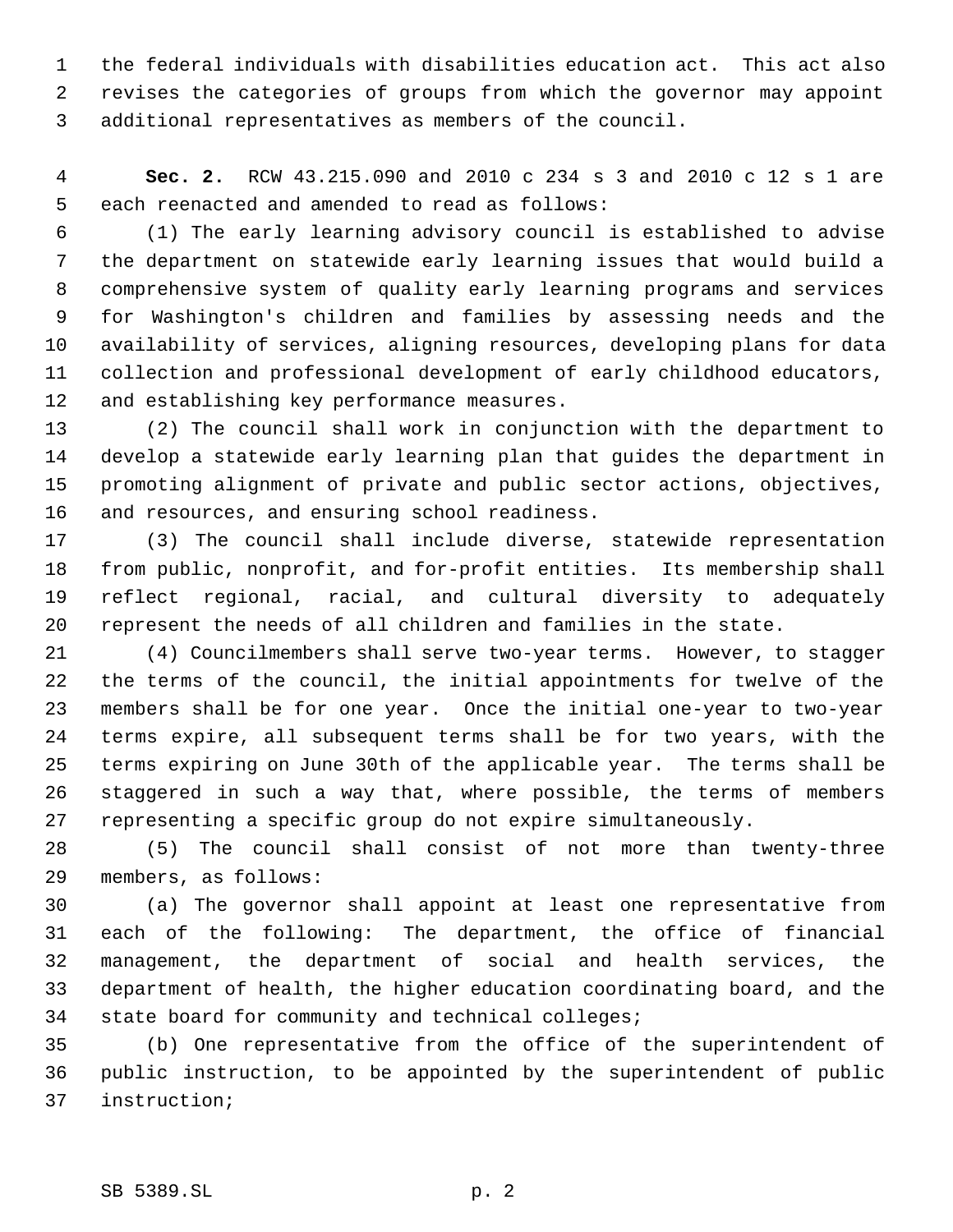(c) The governor shall appoint seven leaders in early childhood education, with at least one representative with experience or 3 expertise in ((each)) one or more of the areas such as the following: 4 ((Children-with-disabilities,)) The K-12 system, family day care 5 providers, and child care centers with four of the seven governor's appointees made as follows:

7 (i) The head start state collaboration office director or the 8 director's designee;

9 (ii) A representative of a head start, early head start, 10 migrant/seasonal head start, or tribal head start program;

11 (iii) A representative of a local education agency; and

12 (iv) A representative of the state agency responsible for programs 13 under section 619 or part C of the federal individuals with disabilities education act;

 (d) Two members of the house of representatives, one from each caucus, and two members of the senate, one from each caucus, to be appointed by the speaker of the house of representatives and the president of the senate, respectively;

 (e) Two parents, one of whom serves on the department's parent 20 advisory ((council)) group, to be appointed by the governor;

 (f) One representative of the private-public partnership created in 22 RCW 43.215.070, to be appointed by the partnership board;

 (g) One representative designated by sovereign tribal governments; and

 (h) One representative from the Washington federation of independent schools.

 (6) The council shall be cochaired by one representative of a state agency and one nongovernmental member, to be elected by the council for two-year terms.

 (7) The council shall appoint two members and stakeholders with expertise in early learning to sit on the technical working group created in section 2, chapter 234, Laws of 2010.

 (8) Each member of the board shall be compensated in accordance with RCW 43.03.240 and reimbursed for travel expenses incurred in carrying out the duties of the board in accordance with RCW 43.03.050 and 43.03.060.